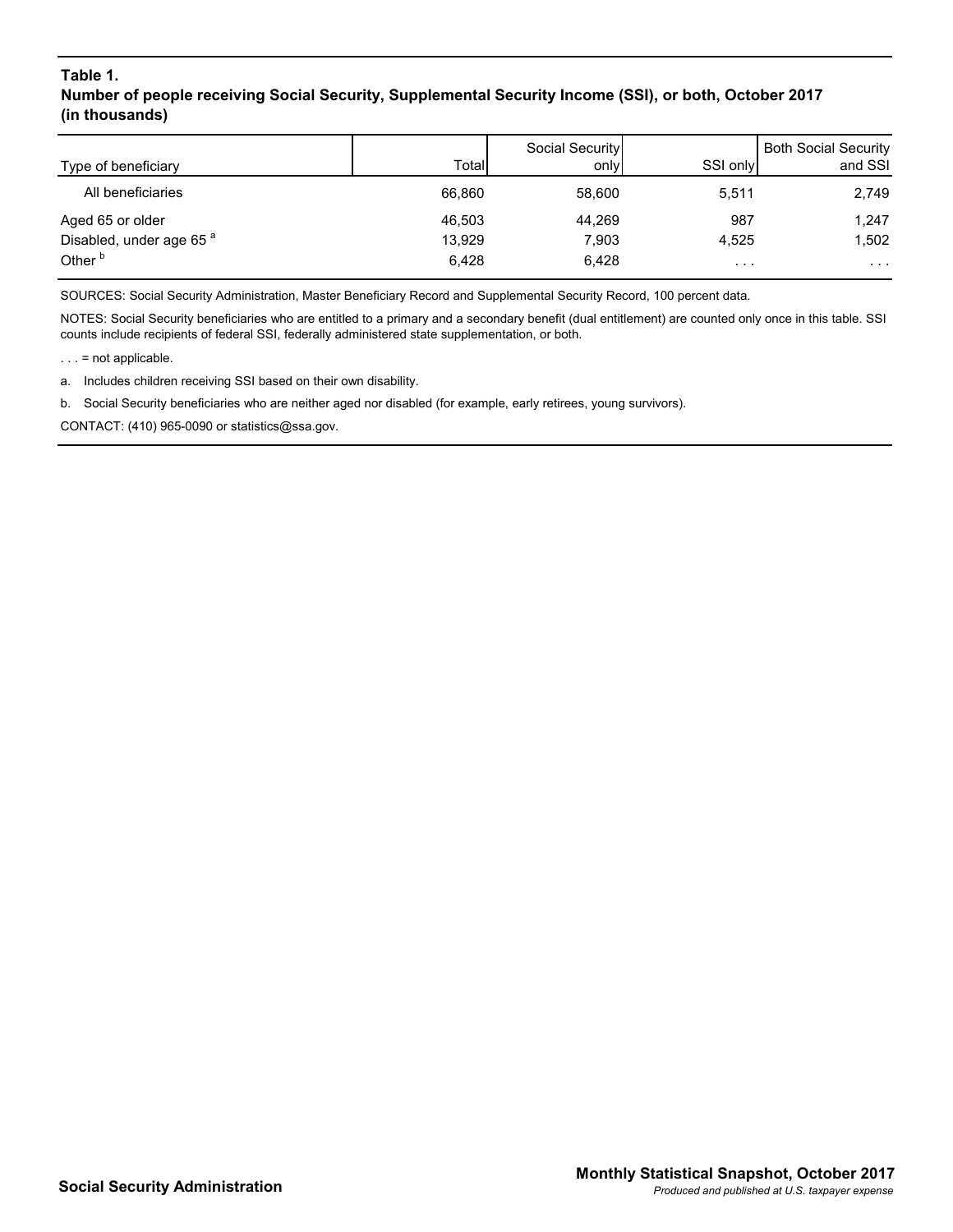## **Table 2. Social Security benefits, October 2017**

|                                 | <b>Beneficiaries</b> |         | Total monthly       |                   |
|---------------------------------|----------------------|---------|---------------------|-------------------|
|                                 | Number               |         | benefits (millions) | Average monthly   |
| Type of beneficiary             | (thousands)          | Percent | of dollars)         | benefit (dollars) |
| Total                           | 61,759               | 100.0   | 77,873              | 1,260.91          |
| Old-Age and Survivors Insurance | 51,316               | 83.1    | 67,025              | 1,306.12          |
| <b>Retirement benefits</b>      | 45,331               | 73.4    | 60,269              | 1,329.54          |
| <b>Retired workers</b>          | 42,287               | 68.5    | 58,126              | 1,374.55          |
| Spouses of retired workers      | 2,375                | 3.8     | 1,701               | 716.39            |
| Children of retired workers     | 668                  | 1.1     | 441                 | 660.47            |
| Survivor benefits               | 5,985                | 9.7     | 6,756               | 1,128.76          |
| Children of deceased workers    | 1,888                | 3.1     | 1,585               | 839.70            |
| Widowed mothers and fathers     | 128                  | 0.2     | 122                 | 955.96            |
| Nondisabled widow(er)s          | 3,709                | 6.0     | 4,862               | 1,310.70          |
| Disabled widow(er)s             | 259                  | 0.4     | 185                 | 715.23            |
| Parents of deceased workers     |                      | (L)     |                     | 1,165.64          |
| Disability Insurance            | 10,444               | 16.9    | 10,848              | 1,038.74          |
| Disabled workers                | 8,726                | 14.1    | 10,237              | 1,173.16          |
| Spouses of disabled workers     | 128                  | 0.2     | 42                  | 328.87            |
| Children of disabled workers    | 1,590                | 2.6     | 569                 | 358.06            |

SOURCE: Social Security Administration, Master Beneficiary Record, 100 percent data.

NOTE:  $(L)$  = less than 0.05 percent.

CONTACT: (410) 965-0090 or statistics@ssa.gov.